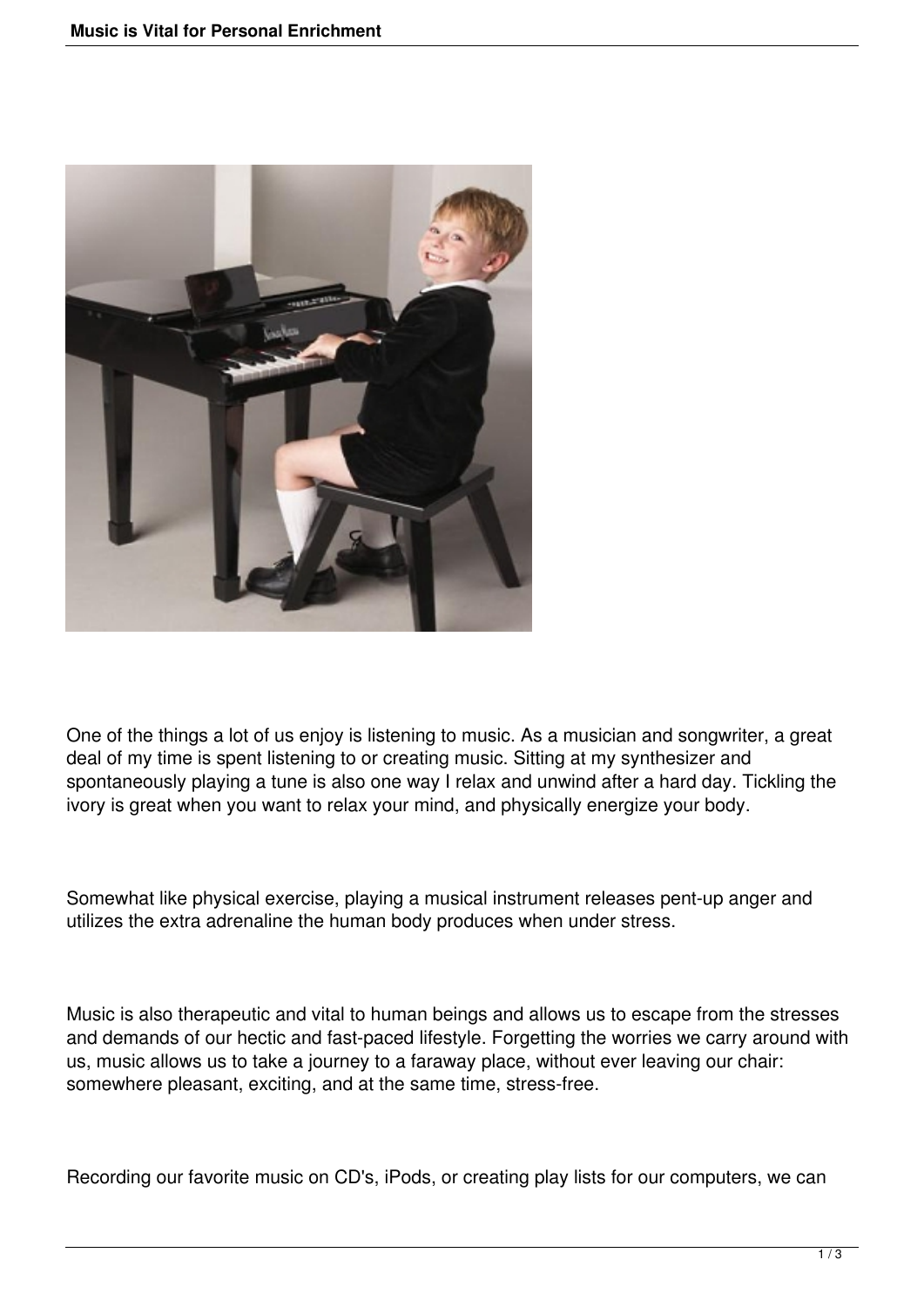simply develop our own compilation of music-to-go and play them in cars, in the gym and while at work. With the latest popular technological invention, the iPod, the prospect of musical fulfillment is endless. The iPod can store a multitude of tunes and enables the listener to have virtually uninterrupted songs to enjoy whenever and wherever we choose.

With all the current technological advances at our disposal, musical expression has come a long way, taking recording music and sound to the next level.

Music has been an inevitable part of our day to day life. Be it the chirping of birds, babbling of babies or the rhythm of nature you will find music everywhere. When you listen and hear sweet music tunes you are left behind with the weaving magic of one of its kind.

It is around 50,000 years back that music has evolved and now it seems to be an integral part of our body and soul. Music plays a great role in our lives:

 - It has been found in a research that children listening to music are more likely to become engineers, doctors and computer professionals because of the fact that music learning develops certain important areas of the brain responsible for reasoning and language. Therefore, it is also known for sharpening memory of an individual.

 - A child who has taken birth from the womb of a mother who had listened music is much intelligent than others.

 - Music is used widely in many therapeutic purposes so as to heal mental problems and other learning disabilities in a person. It also heals diseases such as hypertension, brain trauma and provides relaxation during stress.

 - It teaches a person how to coordinate, self express himself, work in a team, and follow discipline.

 - Even plants are known to thrive towards music as they too respond to sound in the same way as a human does.

 - Music brings a devotee closer to his god and this is the reason why religious hymns lifts up heaviness of the mind and frees the soul.

 - It is also used for meditative properties used for training, healing, exercising and releasing tensions.

 - People perform better when music is played because it erases the mental tension and introduces lightness in the body.

 - Music and songs have always captured feelings, passions, agony, and distress more efficiently during love and romance.

- It is also used by scientists to map behavior and functions of the human mind.